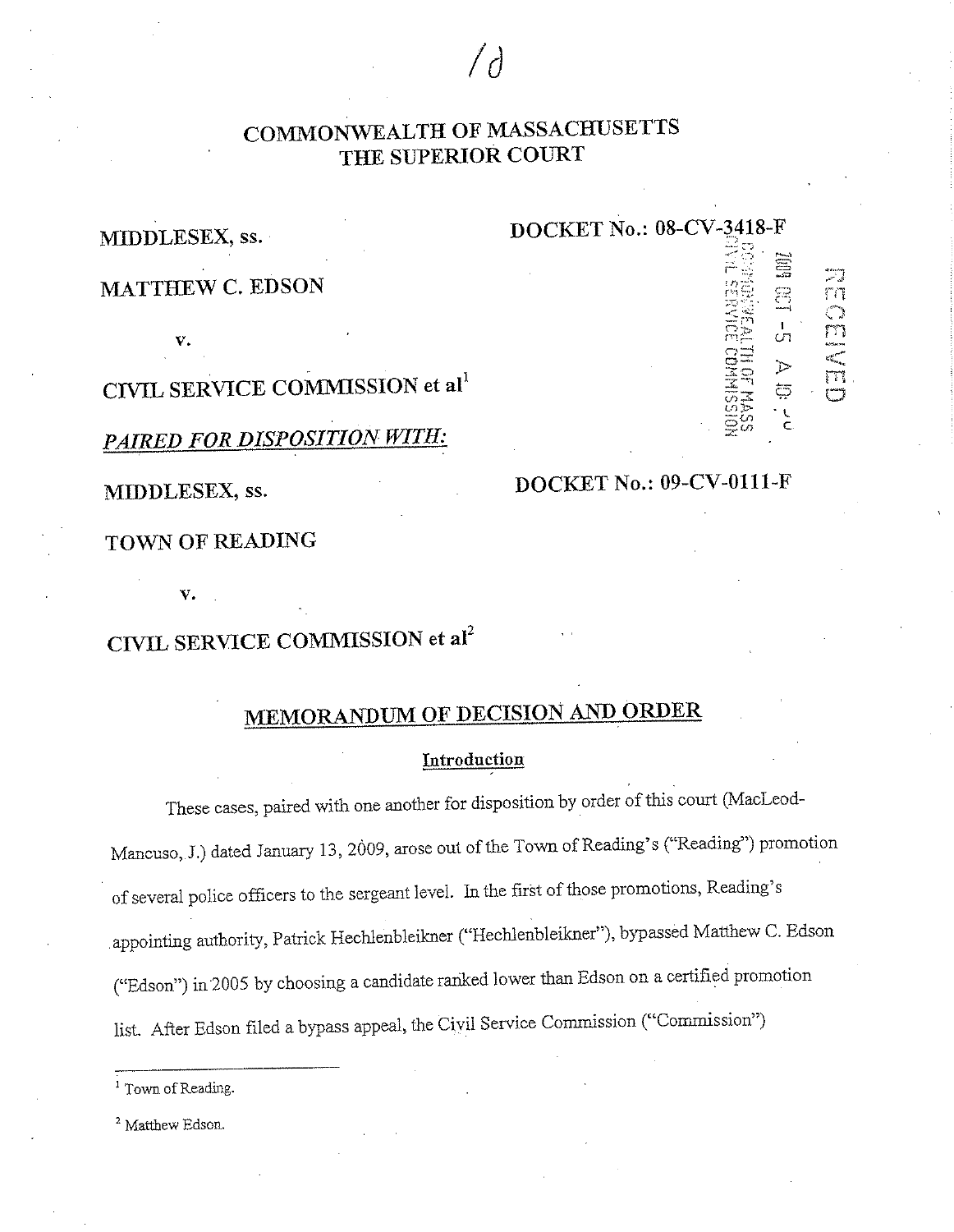disapproved of the bypass and ordered the state's Human Resources Division ("HRD") to place Edson at the top of the next certified promotion list of Reading Police Department ("Department") candidates for promotion to sergeant. Reading seeks judicial review of the Commission's decision and order pursuant to G. L. c. 31, § 44, and G. L. c. 30A, § 14, moving for judgment on the pleadings under Mass. R. Civ. P. 12(c).

In the second sergeant promotion at issue, Hechlenbleikner in 2007 appointed a candidate tied with Edson on a different certified promotion list. Edson filed a bypass appeal with the Commission, which granted Reading's motion to dismiss the appeal. Pursuant to G. L. 31, § 44, and G. L. c. 30A, § 14, Edson seeks judicial review of the Commission's dismissal of his bypass appeal, and moves for judgment on the pleadings under Mass. R. Civ. P.  $12(c)$ .

For the following reasons, Reading's Motion for Judgment on the Pleadings is **ALLOWED,** and Edson's Motion for Judgment on the Pleadings is **DENIED.** 

## **BACKGROUND**

The facts according to the administrative record before the Court are as follows.

# **I. The 2005 Sergeant Appointment**

In October 2004, the HRD administered a civil service promotional examination to establish a list of candidates for promotion to the rank of sergeant in the Department. Edson took the examination. In March 2005, Hechlenbleikner requested from the HRD a certified list of candidates for a vacant sergeant position, which the HRD provided on April 1, 2005. The certified promotion list included the following names: (1) Edson, with a final civil service examination score of 87; (2) David J. Clark ("Clark"), with a score of 85; and (3) John T. McKenna ("McKenna"), with a score of 85. The candidates' final examination scores reflect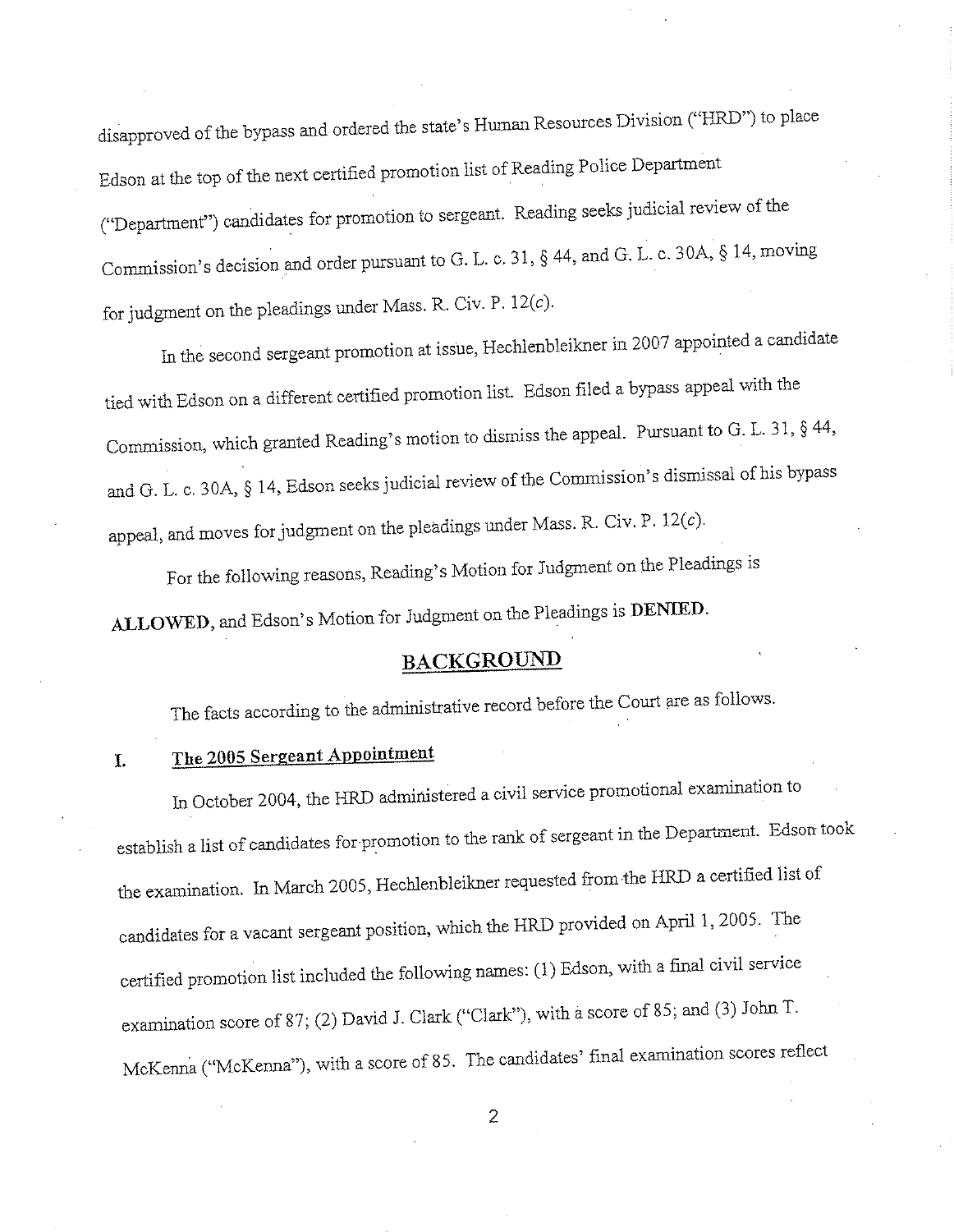their examination scores plus credit for their pas<sup>t</sup>relevant training and experience, under the Commission's rules. All the candidates signed the list, indicating they were willing to accept the sergeant promotion.

Once he received the certified promotion list, Hechlenbleikner, as Reading's appointing authority, had the authority to choose which candidate to appoint to the vacant sergeant position. To assist him in making his decision, Hechlenbleikner asked the following people to be on a panel with him to interview the three candidates on the certified promotion list: (1) outgoing Department chief Robert Silva ("Silva"); (2) Department chief-appointee Richard Connier ("Cormier"); and (3) human resources administrator Carol Roberts ("Roberts"). In advance of the interviews, each of the candidates submitted materials regarding their candidacy ("promotion submission"), which included their resumes and letters from the community. All the interviewers reviewed the promotion submissions, but only Hechlenbleikner reviewed the candidates' personnel files and evaluations ahead of the interviews. Cormier, however, having written some of Clark's evaluations, was familiar with their tenor. No one attempted to confirm the information contained in any of the candidates' promotion submissions.

Interviews were held on April 6, 2005. The interview panel did not ask a standard set of questions--except that Cormier asked each candidate how they would handle a police officer who abused sick time-nor did they compare the candidates' answers to a standardized set of answers. After the interviews and a discussion amongst the panel, Hechlenbleikner asked each of the other interviewers to rank the candidates. Roberts ranked McKenna first, then Clark, then Edson; Silva ranked Clark first, then Edson, then McKenna; and Cormier ranked Clark first, then · Edson, then McKenna. Hechlenbleikner then stated his intent to appoint Clark, but waited until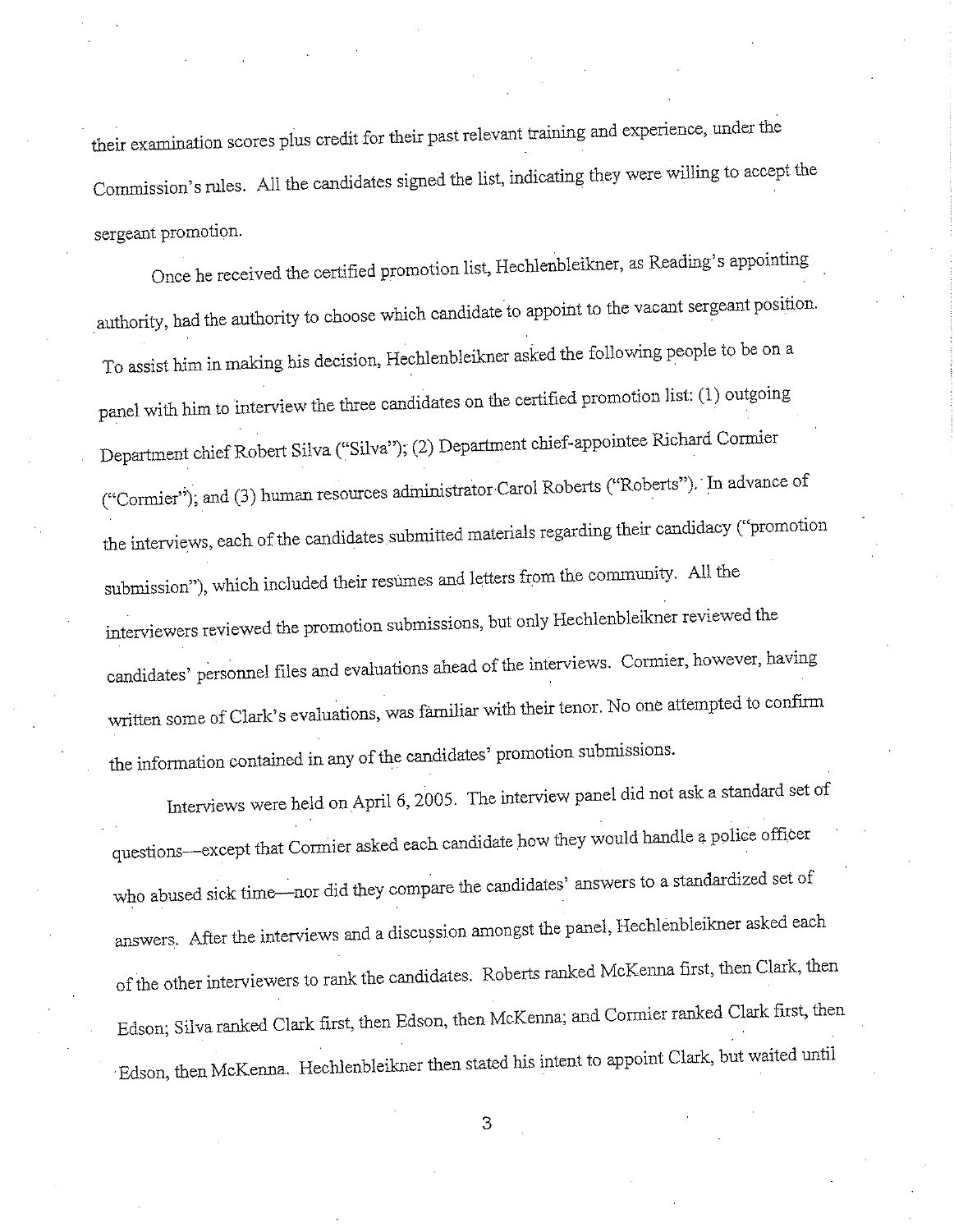April 8, 2005, to notify the HRD of his bypass of Edson and appointment of Clark. The HRD approved Hechlenbleikner's actions by letter dated April 15, 2005. Pursuant to G. L. c. 31, § 2(b), Edson filed a bypass appeal with the Commission on June 7, 2005.

After a hearing on Edson's bypass appeal, which included both written evidence and oral testimony, the Commission found the following flaws in the process used to choose among McKenna, Edson, and Clark. First, the Commission found that, because only Hechlenbleikner reviewed the candidates' personnel files and evaluations before the interviews and because he retained for himself the sole power to appoint a candidate, "[t)he interview panel employed here was a mere formality or window dressing." Second, it found the interview process to have been "overly subjective .... it was closer to a personality contest or the hiring of a salesman," based on the fact that the candidates' answers were not measured against a predetermined set of standard answers. It further concluded that, because of the interview process' subjectivity, it "did not measure the knowledge, abilities, and skills which are rationally related to the position of police sergeant." Finally, the Commission found that the composition of the interview pane<sup>l</sup> "created an unfair advantage for [Clark]" because of Cormier's familiarity with Clark, resulting in a lack of fair opportunity for Edson.

The Commission also concluded that Hechlenbleikner and Cormier did not testify credibly about Clark's leadership experience. On cross-examination, Hechlenbleikner correcte<sup>d</sup> his direct examination testimony on the source of information regarding Clark's military leadership experience.<sup>3</sup> On cross-examination, Cormier acknowledged that he did not know the

<sup>&</sup>lt;sup>3</sup> Specifically, Hechlenbleikner had testified on direct examination that Clark's resume included an indication that he had been a squad or platoon leader in the military. On cross-examination, however, Hechlenbleikner said he could not remember whether the information came from Clark's personnel file or his interview. 4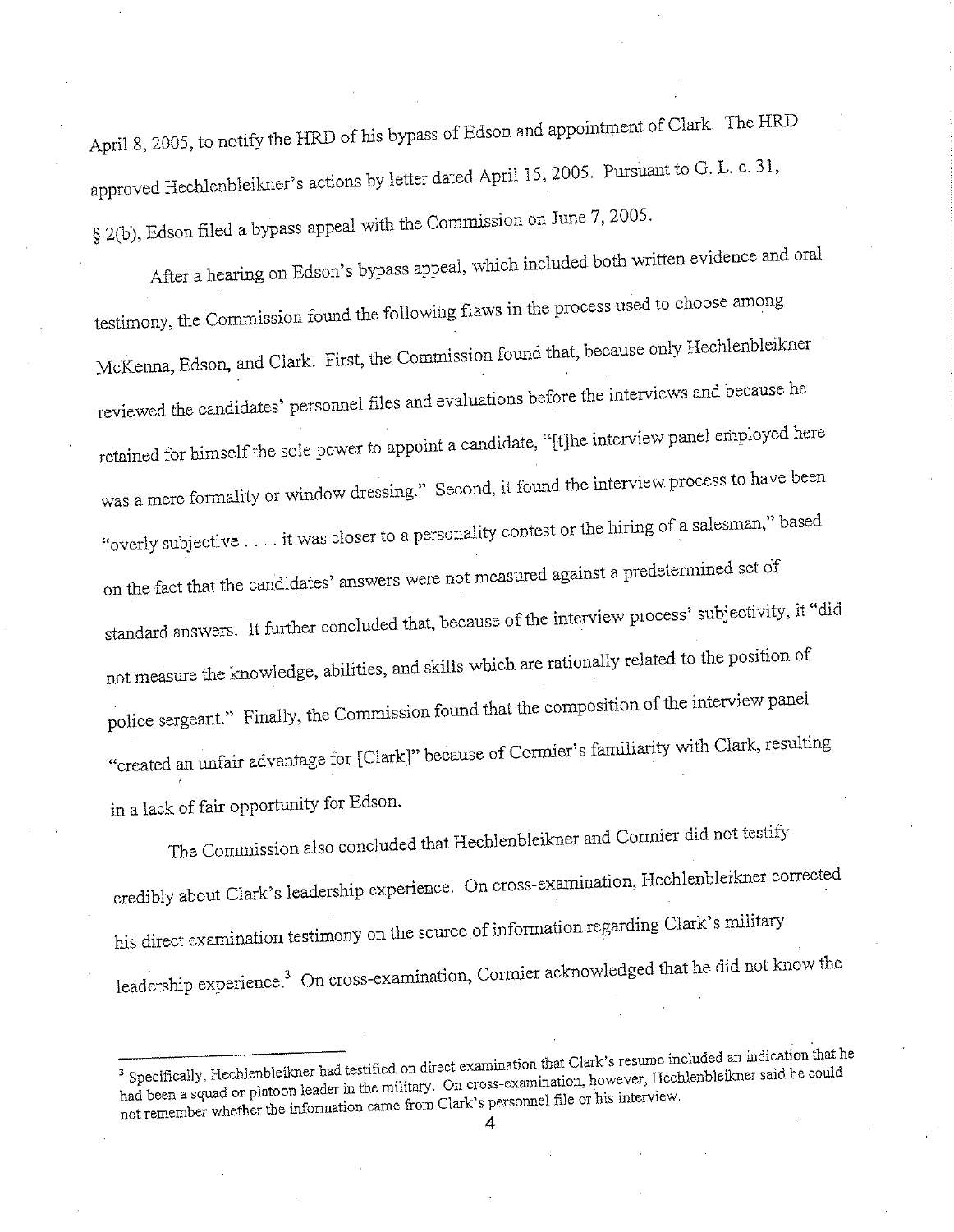source of information regarding Clark's militaryleadership experience, and that he did not have full information regarding Clark's leadership experience at the police academy.

The Commission voted 3-2 to allow Edson's bypass appeal.<sup>4</sup> It ordered the HRD to place Edson's name "at the top of the existing and/or next certification list of individuals eligible for promotion to the rank of Police Sergeant in the Town of Reading Police Department ... so that he shall receive at least one opportunity for consideration." Reading timely appealed the Commission's decision and order pursuant to G. L. c. 31, § 44, which provides for judicial review of final Commission decisions or orders under G. L. c. 30A, § 14. Reading's appeal is now before the Court on a Motion for Judgment on the Pleadings.

#### **The 2007 Sergeant Appointment**  П.

In April 2007, Reading sought from the HRD a certified list of candidates to fill two vacant sergeant positions in the Department. The HRD issued a list of candidates in the following order: (1) McKenna, with a final civil service examination score of 91; (2) Edson, with a score of 88; (3) Mark D. Segalla ("Segalla"), with a score of 88; (4) Michelle E. Halloran, with a score of <sup>81</sup>(who indicated she was not willing to accept the sergeant promotion); and (5) Michael R. Lee, with a score of 81. After interviews conducted by four members of the Department's command staff, three members ranked Edson third out of the four candidates, while the fourth member ranked him last. Hechlenbleikner appointed Mc Kenna and Segalla. Hechlenbleikner did not believe he had bypassed Edson in favor of Segalla, who received the same civil service examination score as Edson, so he did not submit to the HRD written reasons

<sup>&</sup>lt;sup>4</sup> The Commission minority submitted a three-page dissent that contains many of the same doubts about the **Commission's decision that the Court discusses below.** ·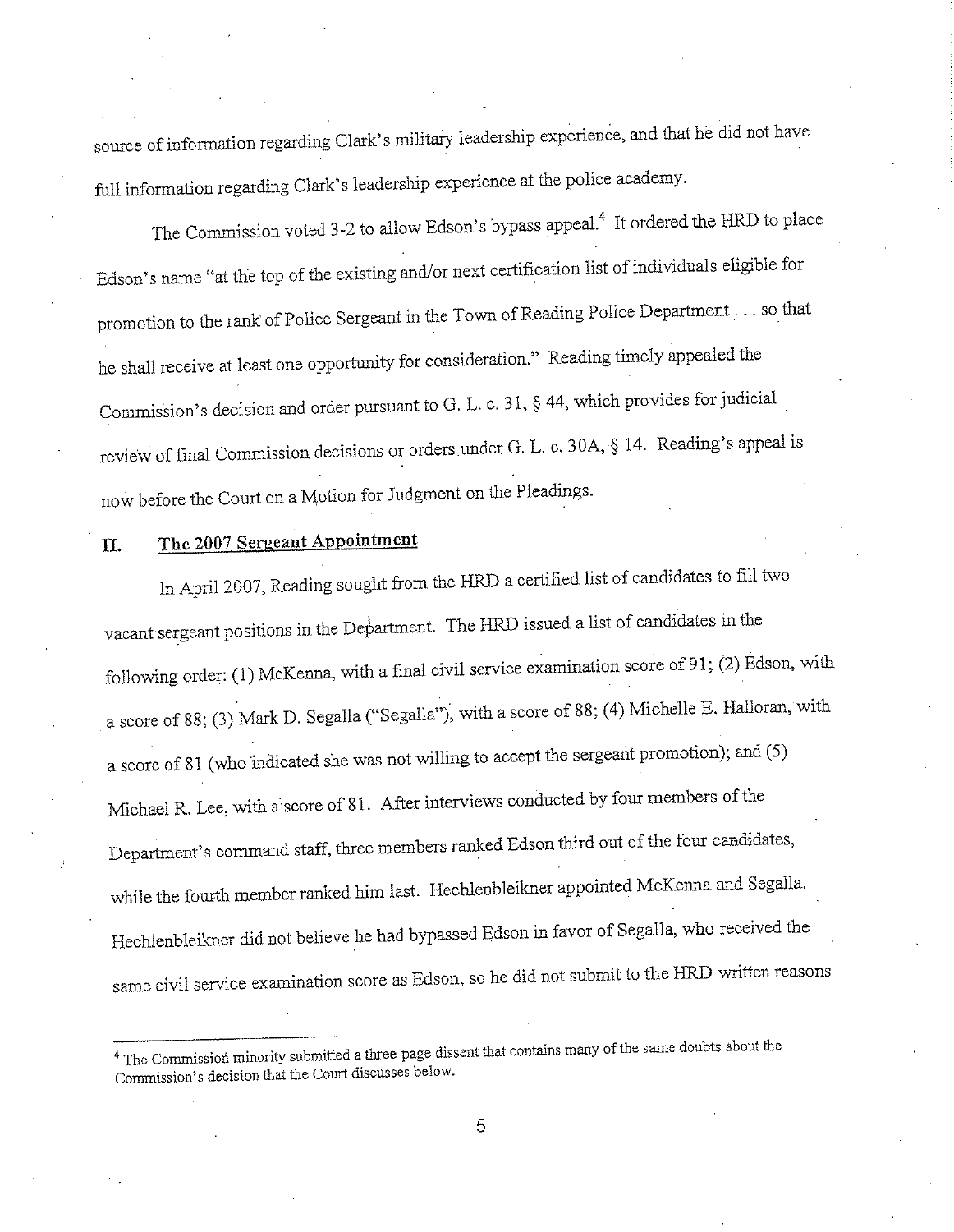for appointing Segalla over Edson. G.L. c. 31, § 27, requires an appointing authority to provide written reasons for bypassing a candidate, *i.e.,* choosing "any qualified person other than the qualified person whose name appears highest." G. L. c. 31, § 27 (2007). The HRD approved Hechlenbleikner's appointments by letter dated June 6, 2007.

Edson filed a bypass appeal with the Conunission dated July 25, 2007. Reading filed a motion to dismiss Edson's appeal based on the fact that Edson was not bypassed because he and the candidate ultimately chosen received the same civil service examination score. The Commission, voted 3-2 to.allow Reading's motion to dismiss. Edson timely appealed the Commission's decision pursuant to G. L. c. 31, § 44, which appeal is now before the Court on Edson's Motion for Judgment on the Pleadings.

# **DISCUSSION**

### **I. Standard of Review**

Pursuant to G. L. c. 30A, a court may reverse, remand, or modify an agency decision if the substantial rights of any party have been prejudiced because the agency's decision was based upon an error of law, not supported by substantial evidence, or arbitrary and capricious. G. L. c. 30A, § 14(7)(c),(e),(g). Under the substantial evidence test, the court determines "whether, within the record developed before the administrative agency, there is such evidence as a reasonable mind might accept as adequate to support the agency's conclusion." *Seagram Distillers Co. v. Alcoholi9 Beverages Control Comm 'n,* 401 Mass. 713, 721 (1988); *see also*  G. L. c. 30A, § 1(6) (defining substantial evidence). "A decision is not arbitrary and capricious unless there is no ground which 'reasonable men might deem proper' to support it." *T.D.J. Dev.*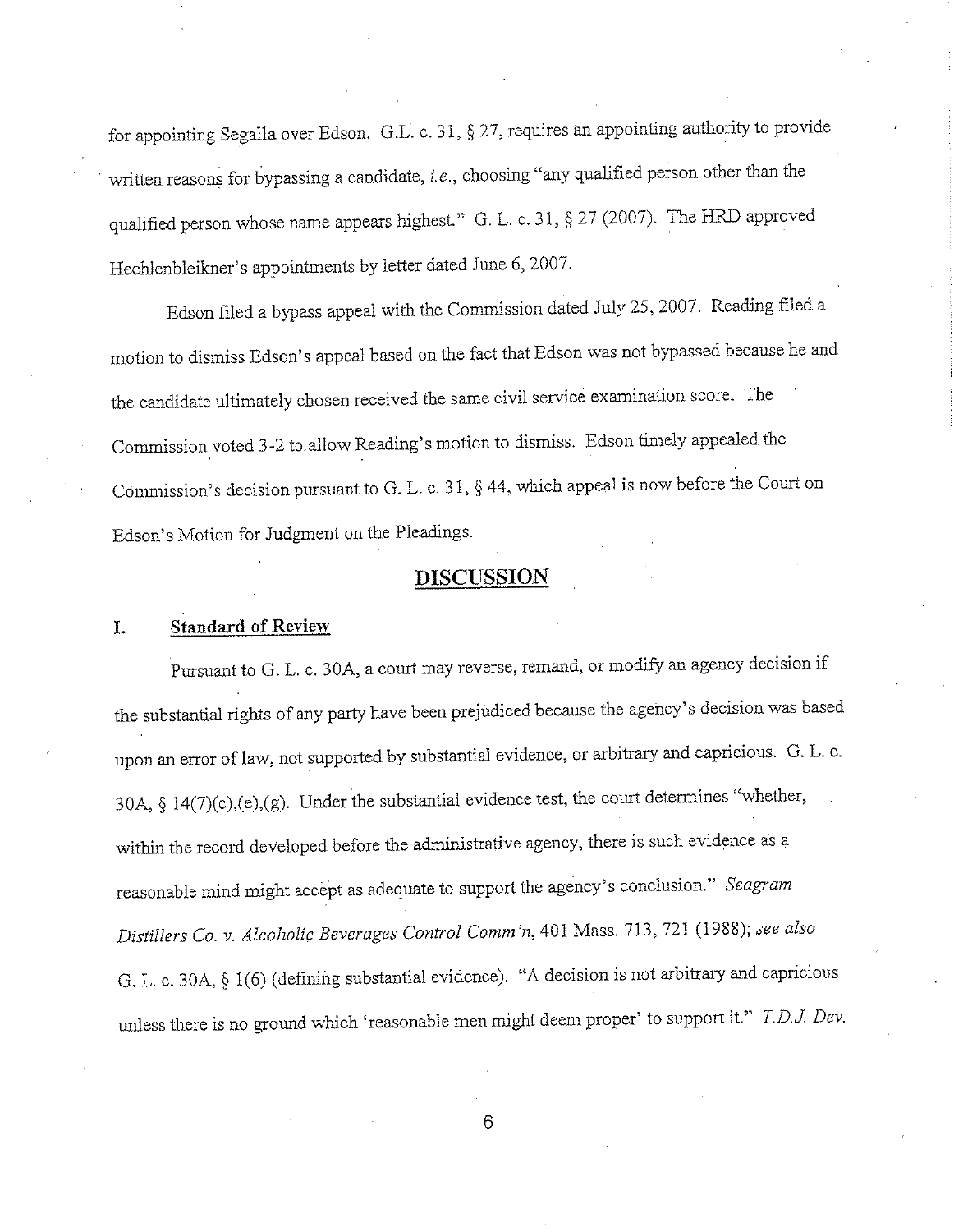*Corp. v. Conservation Comm 'n ofN Andover,* 36 Mass. App. Ct. 124, 128 (1994) (citation omitted).

Judicial review of an agency decision is confined to the administrative record. G. L. c.  $30A, \S 14(5)$ . A court must give due weight to the experience, technical competence, and specialized knowledge of the agency in reviewing an agency decision, and may not substitute its own judgment for that of the agency on questions of fact. G. L. c. 30A, § 14(7); *Flint v. Commissioner of Pub. Welfare,* 412 Mass. 416,420 (1992); *Southern Worcester County Reg'/ Vocational Sch. Dist. v. Labor Relations Comm 'n;* 386 Mass. 414, 420-421 (1982) (citation omitted). The court "must apply all rational presumptions in favor of the validity of the administrative action," *Consolidated Cigar Corp. v. Department of Pub. Health,* 372 Mass. 844, 855 (1977), and may not engage in a *de nova* determination of the facts. *Vaspourakan, Ltd. v. Alcoholic Beverages Control Comm 'n,* 401 Mass. 347, 351 (1987). The party appealing an administrative decision under G. L. c. 30A bears the burden of demonstrating its invalidity. *Merisme v. Board of Appeals on Motor Vehicle Liab. Policies & Bonds,* 27 Mass. App. Ct. 470, 474 (1989).

## **II. Analysis**

In an appeal before the Commission, the appointing authority bears the burden-of proving, by a preponderance of the evidence, "that there was reasonable justification for the action taken by the appointing authority." *Cambridge v. Civil Serv. Comm'n*, 43 Mass. App. Ct. 300, 303 (1997). Reasonable justification means the appointing authority's actions were based on "adequate reasons sufficiently supported by credible evidence, when weighed by an unprejudiced mind, guided by common sense and by correct rules of law." *Commissioners of*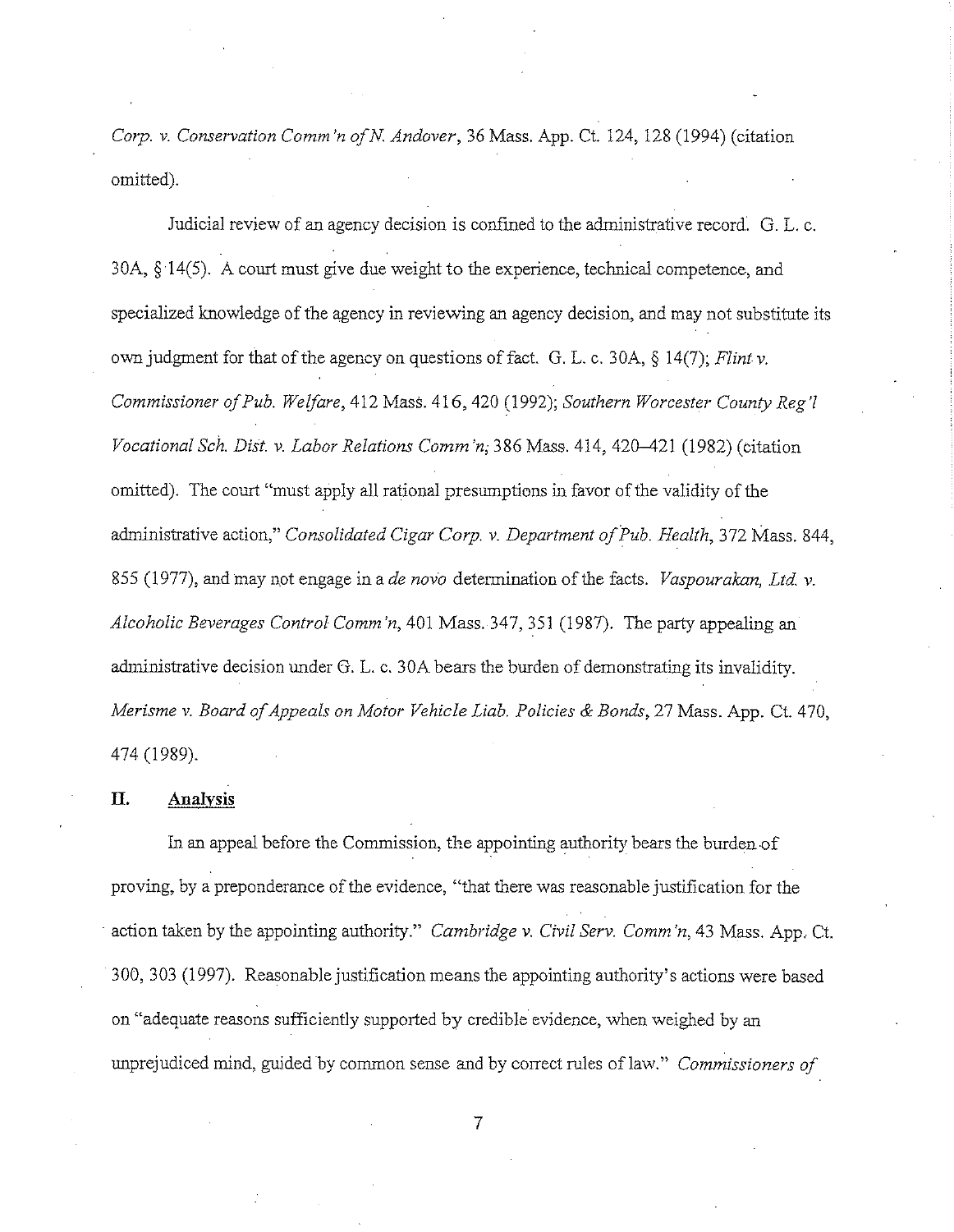*Civil Serv. v. Municipal Court of the City of Boston,* 359 Mass. 211, 214 (1971) (internal quotations and citation omitted). In cases involving the bypass of a candidate on a civil service list in favor of another candidate ranked lower on the list, it is appropriate to consider the comparative qualifications of each candidate in determining whether the appointing authority has demonstrated reasonable justification. The Commission, however, may not "substitute its judgment about a valid exercise of discretion based on merit or policy considerations" as weighed by the appointing authority. *Cambridge,* 43 Mass. App. Ct. at 304.

The Court will address Reading's motion first, and then Edson's.

## **A. Reading's Motion for Judgment on the Pleadings**

Reading asks the Court to overturn the Commission's decision that Hechlenbleikner improperly bypassed Edson in 2005 by appointing to a vacant sergeant position a candidate ranked lower than Edson on a certified promotion list. Reading asserts that Hechlenbleikner's appointment of Clark over Edson was a valid exercise of his discretion as the appointing authority, and that the process he used to fill the vacant sergeant position was not impermissibly flawed, as the Commission concluded. The Court agrees.

While the Court does not engage in a *de nova* review of the facts found by the Commission, see Vaspourakan, Ltd., 401 Mass. at 351, nevertheless, it is not required to accept those facts if they are unsupported by substantial evidence. *See Leominster v. Stratton,* 58 Mass. App. Ct. 726, 728 (2003) ("The reviewing court is, therefore, bound to accept the findings of fact of the commission's hearing officer, *if supported by substantial evidence."* (emphasis added)). Here, the Court concludes that several of the key fact findings made by the Commission are not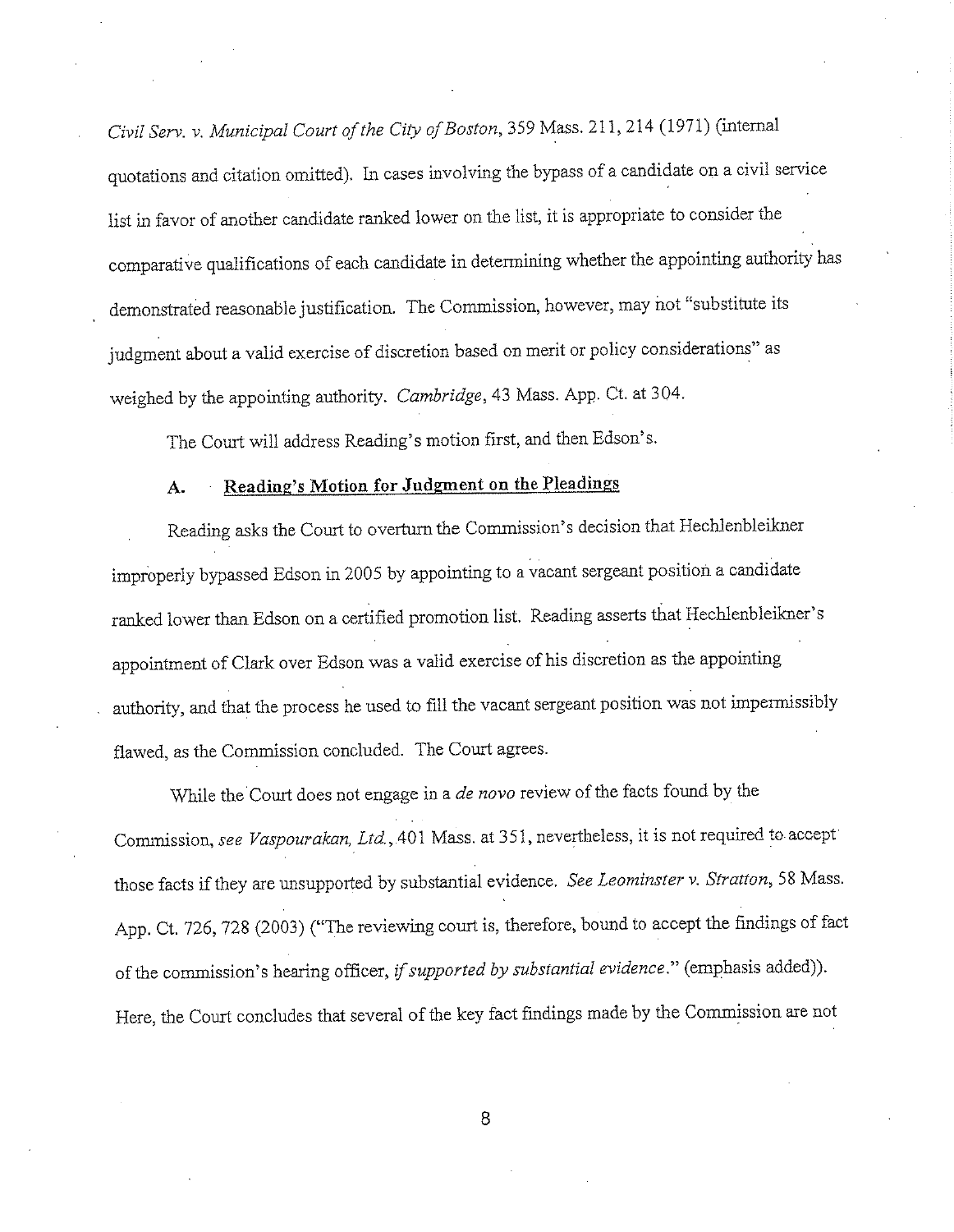supported by substantial evidence, namely "such evidence as a reasonable mind might accept as adequate to support the agency's conclusion." *Seagram Distillers Co.,* 401 Mass. at 721.

First is the Commission's finding that "[t]he interview panel employed here was a mere formality or window dressing" because only Hechlenbleikner reviewed the candidates' files before the interviews and he had the ultimate decision-making power in choosing a candidate. The administrative record does not reflect substantial evidence to support this conclusion. Hechlenbleikner testified several times that his general practice in asking other Reading officials to participate in candidate interviews is meant to assist him in making his appointment decisions, because he relies on the officials' opinions and expertise. Hechlenbleikner asks for the other interviewers' opinions, and based on those and his own views, designates an initial candidate. He does not, however, immediately appoint that candidate. Rather, he waits atleast a day to finalize his choice, in order to allow him and the other members of the interview panel to fully consider the appointment.

While Hechlenbleikner testified that he had no specific recollection of the interview process that resulted in Clark's appointment, there is no indication in the record that his typical procedure was not followed. In fact, Cormier testified that the interviewers discussed the candidates at the conclusion of the interviews, and that Hechlenbleikner asked each-of the interviewers to rank the candidates. These rankings are reflected in the record in Hechlenbleikner's notes. Also, Hechlenbleikner waited two days to submit his appointment to the HRD, in accordance with his usual practice. Clearly, if Hechlenbleikner meant the interview process to be a mere formality, he would not have gone through the process of discussing the candidates with the interview panel and asking each interviewer to rank the candidates before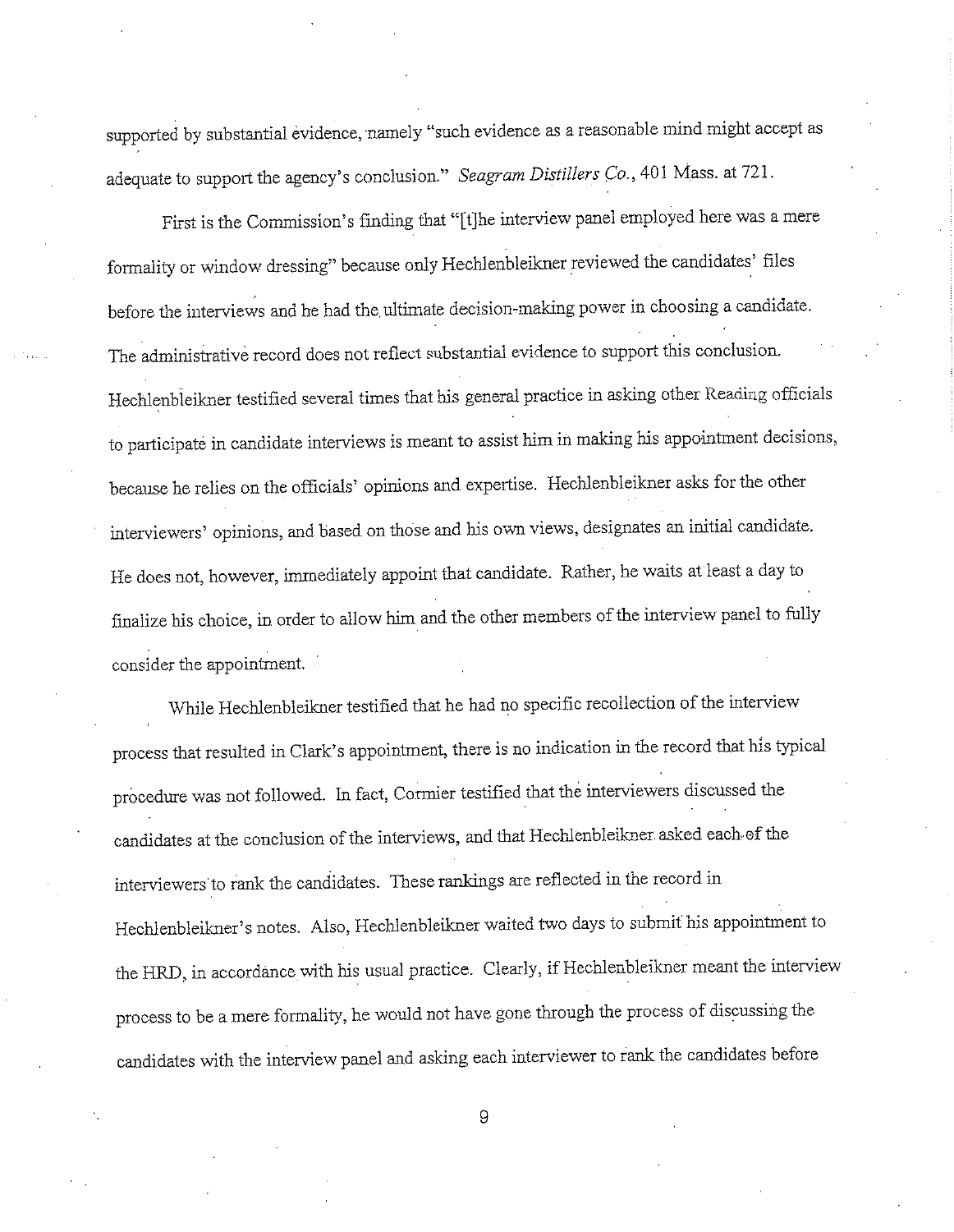indicating which one he chose, nor would he have waited to submit his final decision to the HRD. Additionally, the fact that only Hechlenbleikner reviewed the candidates' personnel files and evaluations does not render the interview process meaningless. The failure of the other interviewers to review the files prejudiced all the candidates equally, including Clark, despite the presence of Cormier-Clark's former supervisor-on the panel.<sup>5</sup>

The Court next addresses the Commission's finding that, because the candidates' .answers were not measured against standard responses, the interview process was overly subjective and did not measure the candidates' abilities, knowledge, and skills rationally related to the sergeant position. Rather, the Commission concluded, the best measure of those qualities is the civil service examination, not Hechlenbleikner as the appointing authority. This conclusion misses the mark, however, as it is well-established that appointing authorities have broad discretion in choosing candidates for civil service positions. *See Cambridge,* 43 Mass. App. Ct. at 304-305 ("In the task of selecting public employees of skill and integrity, appointing authorities are invested with broad discretion.").

<sup>&</sup>lt;sup>5</sup> As discussed below, the Court concludes that Cormier's presence on the interview panel did not result in bias in favor of Clark.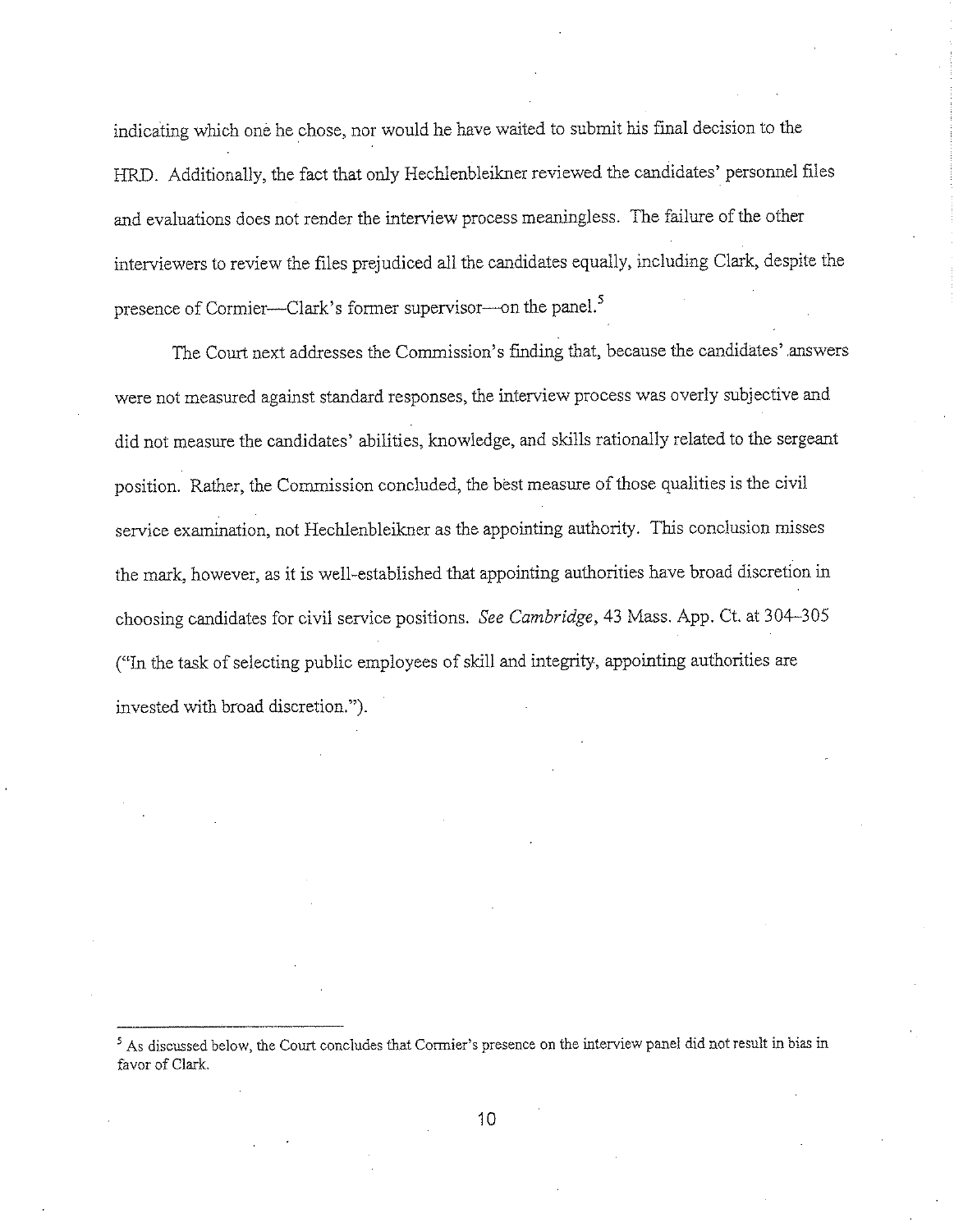As Hechlenbleikner testified, if civil service examination scores were the end of the matter regarding who is the best candidate, there would be no need for the appointing authority to exercise its discretion. Interview results are necessarily subjective, but that does not render them useless.<sup>6</sup> How well McKenna, Edson, and Clark expressed themselves and answered the interviewers' questions is certainly rationally related to the candidates' abilities and skills given that they were applying for a position that necessarily involves interaction with the public and other municipal employees.<sup>7</sup> Both Hechlenbleikner and Cormier testified that during their respective interviews, Edson appeared nervous, had to have several questions repeated, and lost his train of thought during several answers, while Clark was focused and relaxed. In fact, Hechlenbleikner testified that Clark's interview was one of the better interviews he conducted, while Edson's interview was one of the poorest. He also stated that Edson spoke negatively of the other candidates, resulting in an uncomfortable interview. In addition, Cormier felt that Edson's answers regarding questions on Department diversity and abuse of sick time by police officers were not in line with the Department's policies (whether written or not). Again, a police officer's adherence and loyalty to the Department's policies are rationally related to his abilities to serve as a sergeant, where he will be called upon more frequently to apply those policies. Finally, there is no indication that any Reading or Commission policy required the interview panel to compare the candidates' answers to standardized answers.<sup>8</sup> Accordingly, there is no

 $6$  Indeed, Hechlenbleikner acknowledged the subjectivity of interviews, and testified that "[w]e try to make it as unsubjective [sic] as possible by having a panel so it's not just me making the decision."

<sup>&</sup>lt;sup>7</sup> The Court notes that the administrative record contains many letters from community members in support of both Edson and Clark.

<sup>&#</sup>x27;The administrative record includes a Department policy that requires promotion candidates' interview questions to be judged against a predetermined set of standards. This policy governs interviews conducted by the Department, though, and therefore does not apply to Hechlenbleikner.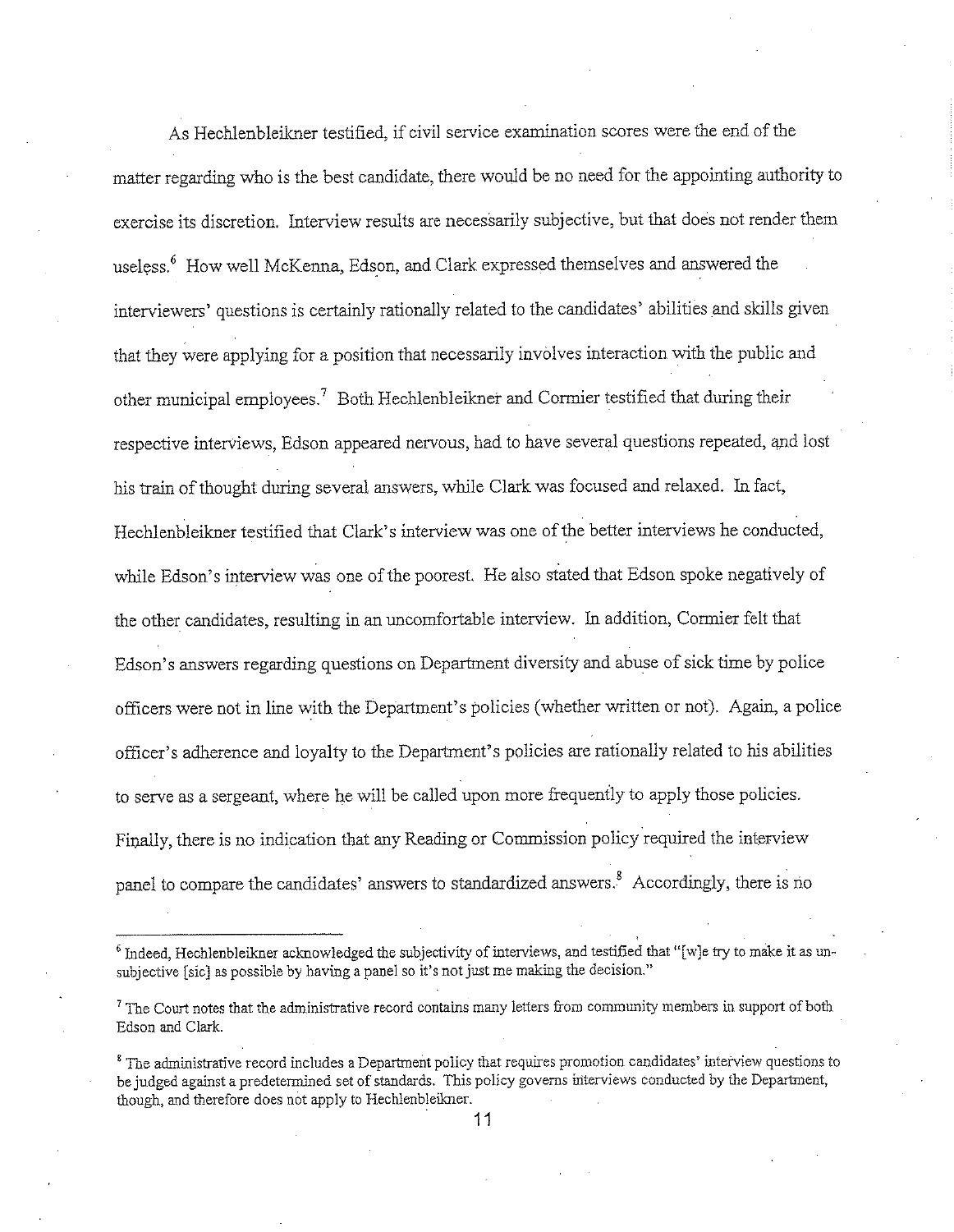evidence in the record, acceptable to a reasonable person, that adequately supports the Commission's finding that the interview process was impermissibly subjective.

The Court also determines that the Commission's finding that Cormier's presence on the interview panel created an unfair advantage for Clark lacks substantial evidence. There is no evidence whatsoever in the administrative record that Cormier was biased in favor of Clark because of his familiarity with him, and the Commission's finding is therefore merely an unsupported inference. Cormier testified that he had worked with all three of the candidates prior to the interview process, and that, going into the interviews, he believed both McKenna and Edson were sergeant material. Every indication from Cormier's testimony is that his ranking of Clark ahead of Edson was based in large part on their demeanors and answers during the interviews, not on his level of familiarity with them.<sup>9</sup> Additionally, even if Cormier was biased in favor of Clark, two of the other interviewers ranked Clark ahead of Edson (Roberts ranked him last), and Hechlenbleikner—who, while relying on the other interviewers' opinions and expertise, ultimately had sole discretion to choose amongst the candidates-also chose Clark ahead of Edson. Thus, there is no substantial evidence to support the Commission's finding\_ that

<sup>&</sup>lt;sup>9</sup> Cormier's ranking was also based in part on Clark's military and police academy leadership experience, a factor the Commission calls into question by pointing out that Connier failed to confinn Clark's leadership experience, and that both Hechlenbleikner and Cormier were unsure of the source of the information on Clark's leadership experience. The Commission's focus on the source and accuracy of this information appears to the Court to be rather petty, as the Commission noted earlier in its decision that Cormier failed to confirm *any* of the information contained in all three candidates' promotion submissions. Regardless, Cormier placing weight on Clark's leadership experience did not arise out of his familiarity with Clark, but rather out of the selection process, during which time Cormier learned of this experience.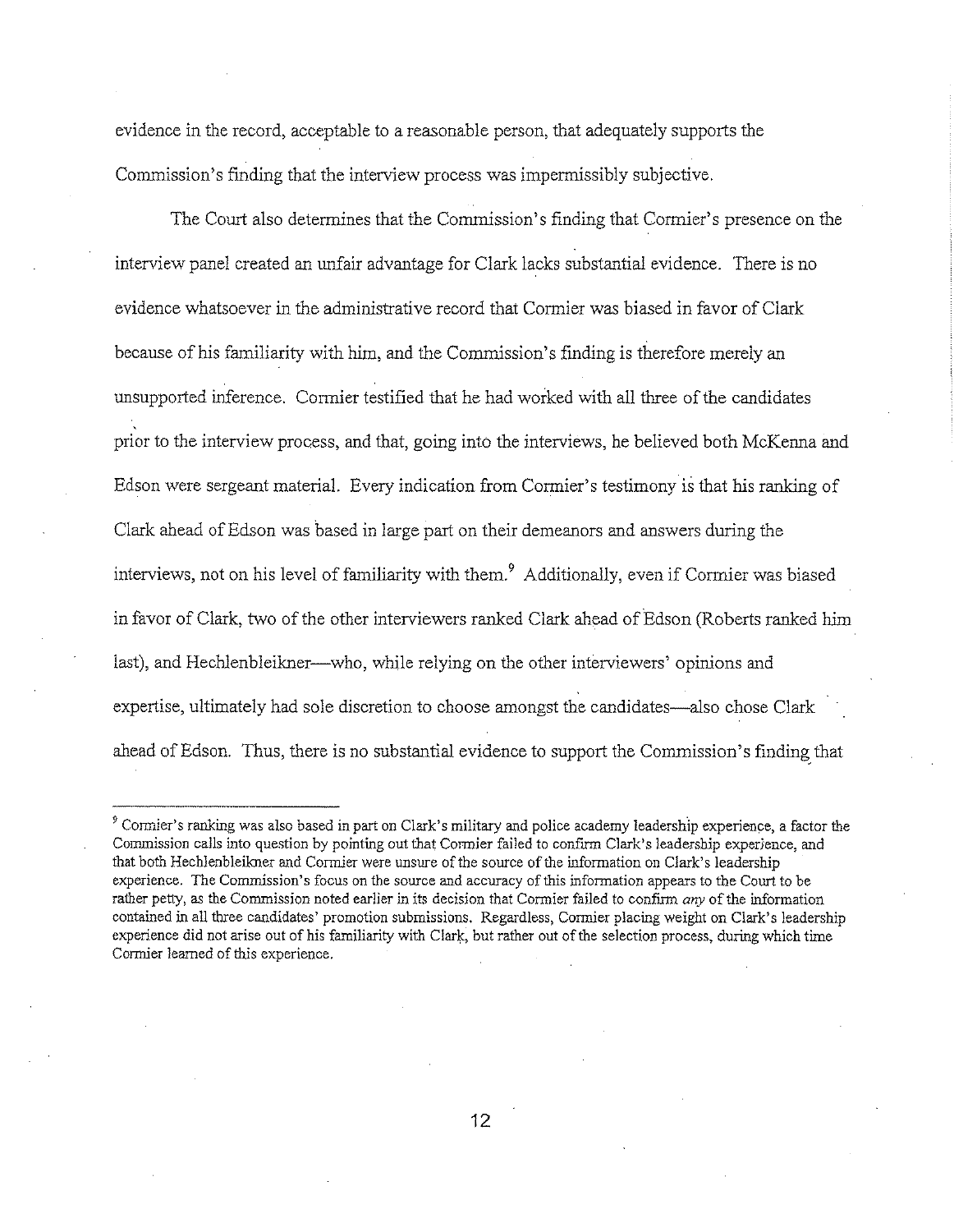Clark benefited from Corrnier' s presence, thereby depriving Edson of a fair chance at the promotion.

Without the unsupported fact findings discussed above, the Court is left to review a decision·in which the Commission ovenuled Hechlenbleikner's choice between two qualified candidates. 10 The Commission cannot "substitute its judgment about a valid exercise of discretion based on merit or policy considerations" made by the appointing authority. *Cambridge,* 43 Mass. App. Ct. at 304. Given that Hechlenbleikner exercised his discretion as the appointing authority in choosing between two qualified candidates, the Commission acted arbitrarily and capriciously by substituting its judgment regarding who should have been appointed to the vacant sergeant position. Accordingly, the Court concludes that the Commission's allowance of Edson's bypass appeal and its order that the HRD place Edson's name at the top of the next certified promotion list Hechlenbleikner requests must be overturned.

### **B. Edson's Motion for Judgment on the Pleadings**

Edson moves the Court to reverse the Commission's decision dismissing his bypass appeal arising out of Hechlenbleikner's 2007 appointment of a candidate with the same civil service examination score as Edson. He argues that the Commission's conclusion-that Hechlenbleikner did not bypass Edson because he chose a candidate with the same score-is incorrect based on the relevant case law. The Court disagrees.

<sup>&</sup>lt;sup>10</sup> The Commission itself acknowledged in its decision that Edson was at least as qualified as Clark for the sergeant **promotion.**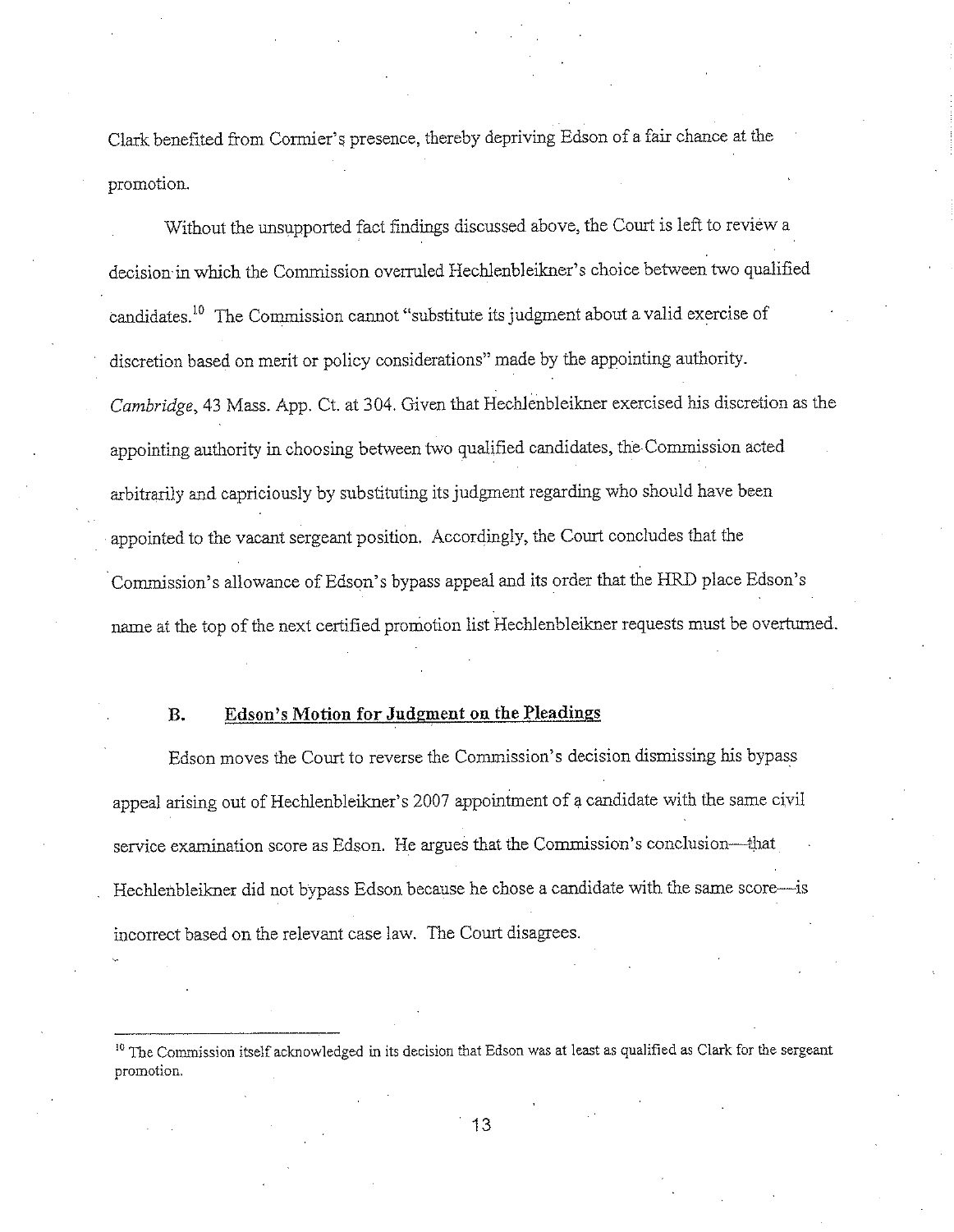Edson bases his assertion on *Cotter v, Boston,* 73 F. Supp. 2d 62 (D. Mass. 1999), where the United States District Court of Massachusetts examined G. L. c. 31, § 27, which states that when an appointing authority chooses from a certified list "any qualified person other than the qualified person whose name appears highest," the appointing authority must provide a "written statement of his reasons for appointing the person whose name was not highest."<sup>11</sup> The federal district court concluded that G, L. c. 31, § 27, "presupposes that there will only be orie person for an appointing authority to select, *i.e.*, the highest scoring candidate," and held that "[a]ny selection among equally-scoring candidates is therefore a 'bypass' because all of their names <sup>2</sup> appear highest."" *Id.* at 66. Edson also cites *Rodrigues v. Massachusetts Civil Serv. Comm'n,* SUCV2007-2529 (Mass. Super. July 24, 2008) (Cratsley, l), in which this court stated, "A bypass is where one candidate is chosen over another who has the same score." *See also Monteiro v, Massachusetts Civil Serv. Comm 'n,* SUCV2007-2632 (Mass. Super. July 24, 2008) (Cratsley, J.) (same).<sup>12</sup> But see Thompson v. Massachusetts Civil Serv. Comm 'n, MICV1995-5742 (Mass. Super. Feb. 21, 1996) (Chernoff, l) (concluding that selection among tied . candidates does not present a bypass); *see also Massachusetts Ass 'n of Minority Law* 

<sup>&</sup>lt;sup>11</sup> The Commission minority also relied on *Cotter v. Boston* in concluding that Hechlenbleikner had bypassed Edson without filing a written statement of reasons for the bypass in violation of G. L. c. 31,  $\S 27$ .

<sup>12</sup> In neither *Rodrigues* nor *Monteiro* did this court cite any authority for its assertion that a bypass occurs where one candidate is chosen over another with the same score. Additionally, the plaintiffs in those cases did not in fact receive the same score as the candidates chosen; they received a lower score and did not even appear on the certified list from which the candidates were chosen. Accordingly, this court's statements in *Rodrigues* and *Monteiro* that choosing between candidates with the same score is a bypass is in the nature of *dicta.*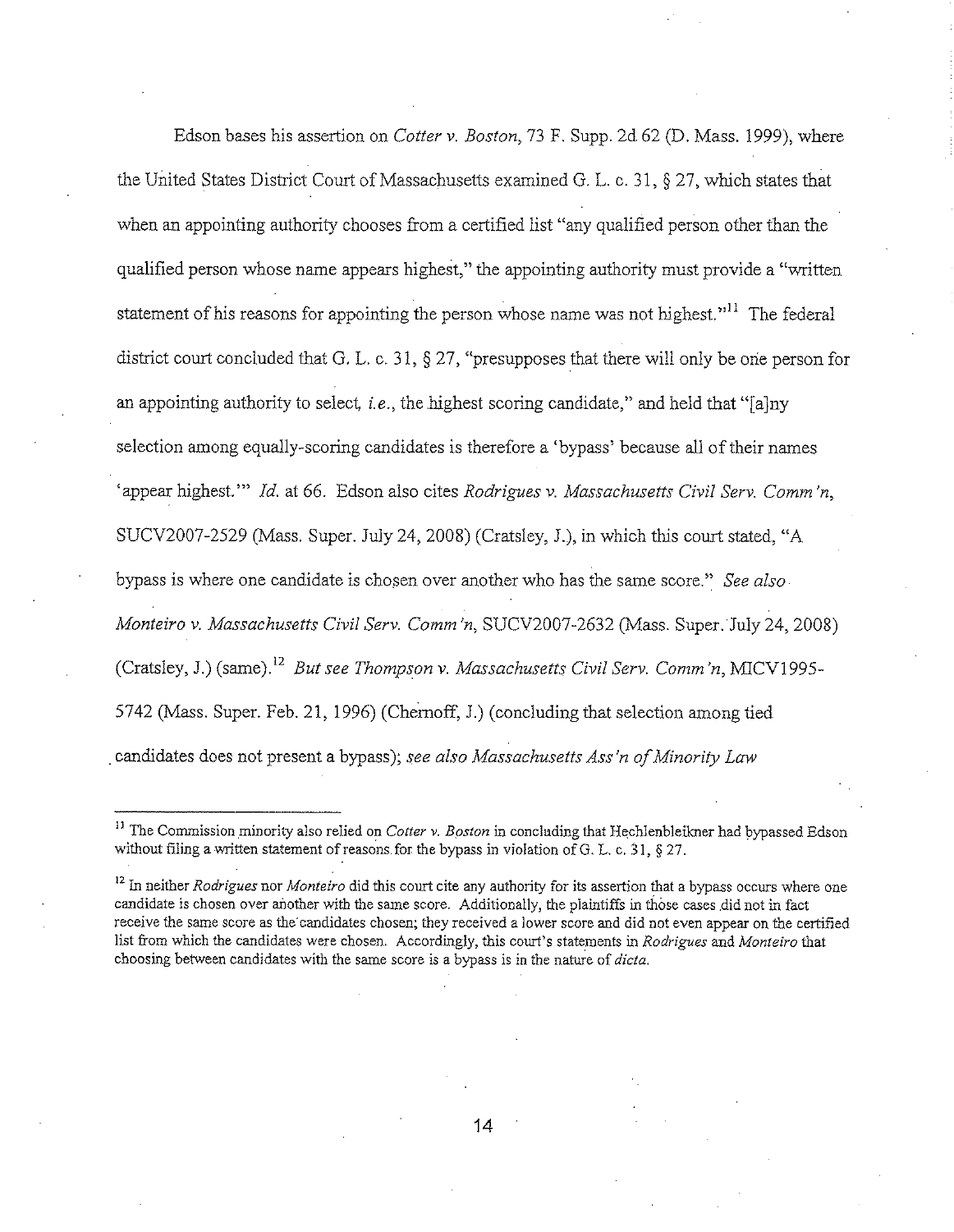*Enforcement Officers vs. Ab ban,* 434 Mass. 256, 261 (2001) ("In deciding bypass appeals, the commission must determine whether the appointing authority has complied with the requirements of Massachusetts civil service law for *selecting lower scoring candidates over*  higher scoring candidates . . . ." (emphasis added)).

The Court is neither bound by the *Cotter* decision, nor by the prior decisions of this court cited above.<sup>13</sup> Rather, the Court "give<sup>[5]</sup> due weight to the experience, technical competence, and specialized knowledge" of the Commission, which has asserted for many years that the appointment of a candidate among several with the same score on the civil service examination is not a bypass. *See, e.g., Bartolomei v. Holyoke,* No. 02-07-386 (2008); *Coughlin v. Plymouth Police Dep't*, No. G2-05-244 (2006) ("[T]he Commission . . . continues to believe that selection among a group of tied candidates is *not* a bypass under civil service law." (emphasis in original)); *Kallas v. Franklin Sch. Dep 't,* 11 MCSR 73 (1996). · Certainly, it is reasonable for the Commission to interpret the statutory language "any qualified person other than the qualified person whose name appears highest" as meaning a candidate lower on the list, not one with the same score. The Commission is entitled to deference in this interpretation. *See Attorney Gen.* v. *Commissioner of Ins.,* 450 Mass. 311, 319 (2008) (noting review of agency's statutory interpretation *de novo*, but that court gives "substantial deference to a reasonable interpretation of a statute by the administrative agency charged with its administration enforcement") ( citations omitted).

<sup>13</sup> Additionally, the Court notes that the U.S. District Court, in a later decision in *Cotter,* stated that "when a civil service exam results in a tie-score, and the appointing authority ... promotes *some* but not all of the tied candidates, no actiomble 'bypass' has taken place in the parlance of the Civil Service Commission." *Cotter v. Boston,* 193 F. Supp. 2d 323, 354 (D. Mass. 2002) (citing Commission's guide), rev'd in part on other grounds, 323 F.3d 160 (1st Cir. 2003).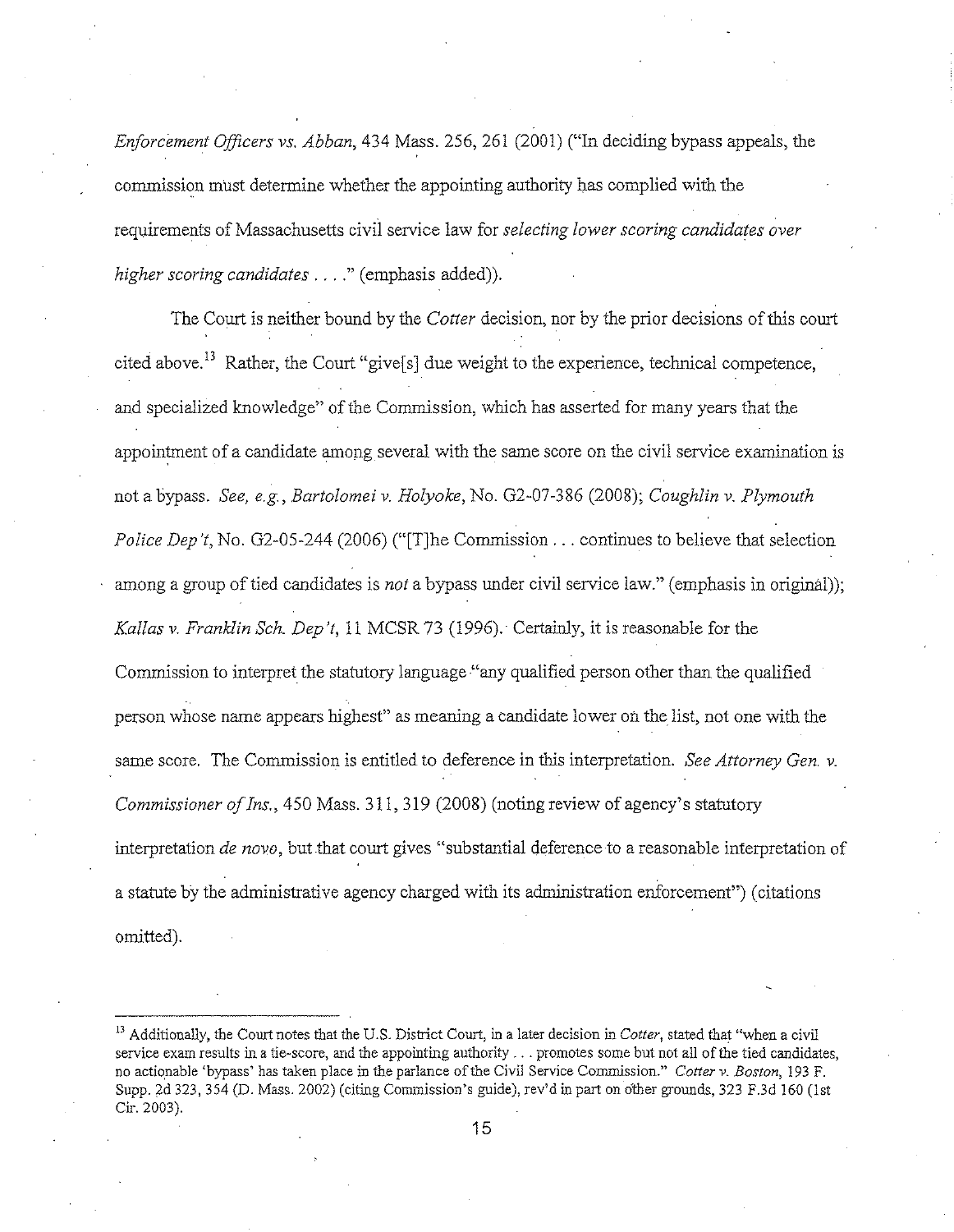Therefore, based on the Commission's rational position regarding candidates with the same civil service examination score, the Court finds that Hechlenbleikner did not bypass Edson for a sergeant position. Accordingly, the Commission did not act arbitrarily and capriciously, nor did it make an error of law, in dismissing Edson's bypass appeal, and its decision must be affirmed.